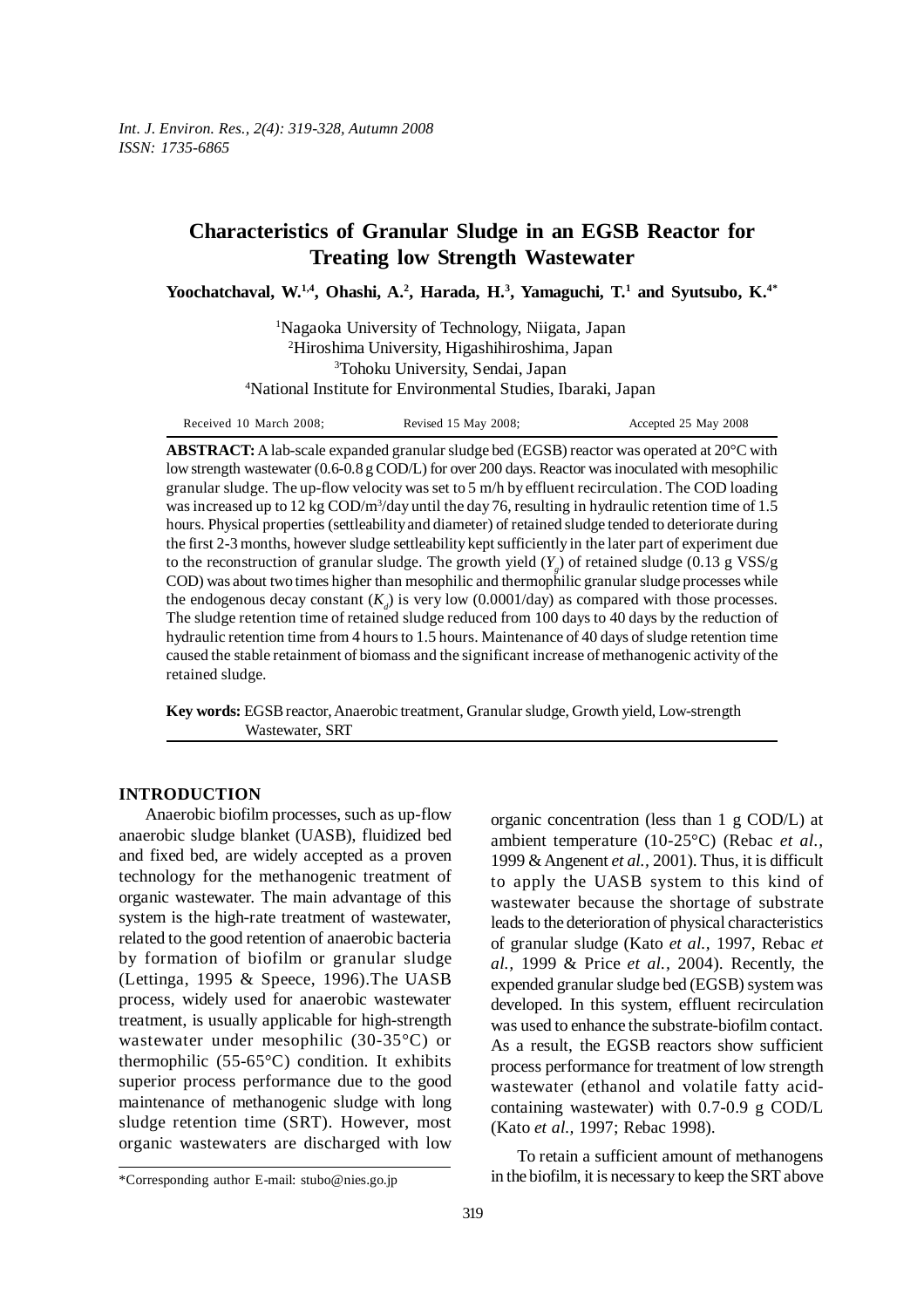the doubling time of methanogens. This leads to the formation of granular sludge with a sufficient level of methanogenic bacteria. Usually, SRT should be maintained 2 to 3 times above the bacterial doubling time to achieve stable operation. In literature reports, sludge retention time in anaerobic bioreactors was investigated (Borja *et al.,* 1995, Syutsubo *et al.,* 1996; de la Rubia *et al.,* 2006). However, there is almost no published data with respect to SRT in the EGSB reactor system for treatment of low-strength wastewater. In order to accumulate basic knowledge on granulation in this system, we operated a lab-scale EGSB reactor fed with low-strength wastewater  $(0.6-0.8 \text{ g } COD/L)$  at 20 °C, and investigated the changes in physical and microbial properties of the retained sludge. Furthermore, this is the first report of growth characteristic and retention of granular sludge in EGSB reactor for low strength wastewater treatment at 20 ºC.

# **MATERIALS & METHODS**

A schematic diagram of an EGSB reactor is shown in (Fig. 1). The reactor consists of a column portion (11.7 L) and a gas-solid separators (GSS) portion (5.1 L). The height and inside diameter of PVC cylinder column are 130 cm and 10.2 cm. The total liquid volume of the reactor is 16.8 L including GSS. This volume was used for calculations of volumetric loading and hydraulic retention time. The EGSB reactor was operated for over 200 days under 20°C. The up-flow velocity was set to 5 m/h; effluent recirculation was set to maintain this required up-flow velocity. In previous work, it was found that inoculation of granular sludge was effective in shortening the reactor start-up period needed to maintain a sufficient SRT (Syutsubo *et al.,* 1997). Our reactor was inoculated with mesophilic granular sludge, obtained from a full-scale UASB reactor receiving sugar-containing wastewater, and started with 360 g VSS, giving a concentration of 45 g VSS/L of reactor.

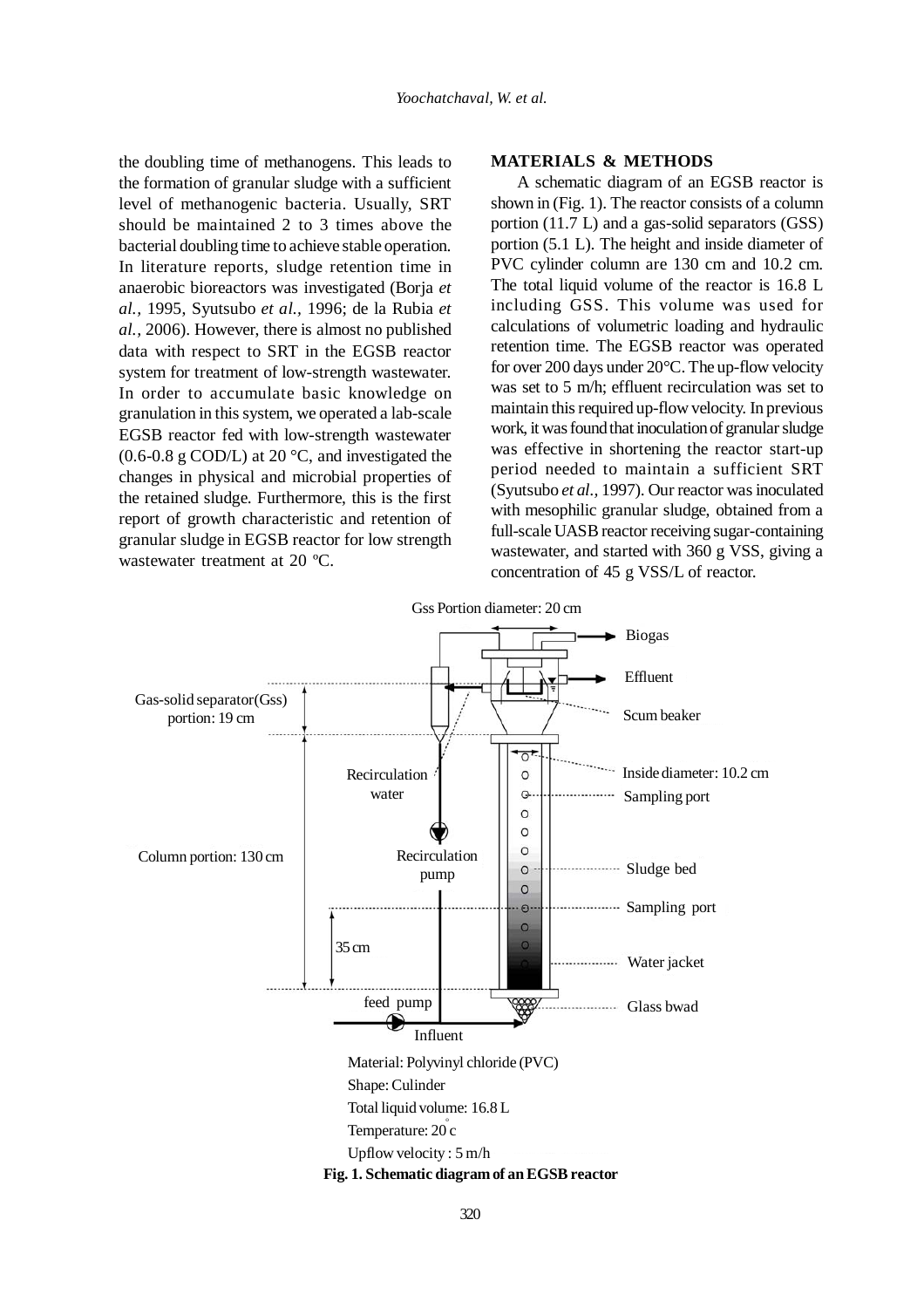The synthetic wastewater was used as feed. Feeding of wastewater to the reactor was started immediately after inoculation with the mesophilic granular sludge. The COD concentration of this wastewater ranged from 0.6 to 0.8 g/L during reactor operation. This wastewater was composed of sucrose, acetate, propionate and yeast extract as carbon source in the COD ratio of 4.5:2.25:2.25:1. The compositions of basal minerals and trace elements were as follows (mg/ L): NH<sub>4</sub>Cl, 37; KH<sub>2</sub>PO<sub>4,</sub> 33; MgCl<sub>2</sub><sub>-</sub>6H<sub>2</sub>O, 13; CaCl<sub>2</sub><sup>-2H<sub>2</sub>O, 33; KCl, 10; FeSO<sub>4</sub><sup>-7H</sup><sub>2</sub>O, 7;</sup>  $CoCl<sub>2</sub>·6H<sub>2</sub>O$ , 0.17;  $ZnSO<sub>4</sub>·7H<sub>2</sub>O$ , 0.15;  $H<sub>3</sub>BO<sub>3</sub>$ , 0.06; MnCl<sub>2</sub>·4H<sub>2</sub>O, 0.42; NiCl<sub>2</sub>·6H<sub>2</sub>O, 0.04; CuCl<sub>2</sub><sup>2</sup>H<sub>2</sub>O, 0.027; Na<sub>2</sub>MoO<sub>4</sub><sup>2</sup>H<sub>2</sub>O, 0.025; NaHCO<sub>3</sub>, 800 (Syutsubo et al., 1997). All chemicals were purchased from Wako Pure Chemical Industries, Ltd. (Japan). The temperature of feed was kept constant at around 20ÚC. The influent pH was ranged at 6.5 - 6.8 and the effluent pH was throughout maintained at 7.0 - 7.2. Average concentration of sulfate in the influent was 46 mg  $SO_4^2/L$ , originated from tap water.

Routine analyses of effluent wastewater of the reactor and biogas were conducted 5 times per week. The influent and effluent were sampled for pH, COD, volatile fatty acid (VFA), suspended solid (SS) and sulfate analyses. Retained sludge was occasionally collected from port No.4 (35 cm height from the bottom) of the reactor for analysis of physical and microbial properties, namely sludge concentration (MLVSS), sludge volume index (SVI), granule size distribution and methanogenic activity. The COD and sulfate concentration of influent and effluent were analyzed by DR-2500 spectrophotometer (HACH Company, USA) in accordance with the manufacturer's manual.

Raw sample was used for total COD and 0.45 µm-filtered sample for dissolved COD. After sampling, effluent was homogenized for suspended solid (SS) and total COD measurement. For the measurement of effluent COD, a small amount of sulfuric acid was added to the samples followed by purging of the samples with nitrogen gas to remove sulfide. Samples for COD measurement were put in to the reagent-containing vials  $(HgSO_4)$ ,  $H_2Cr_2O_7$ ,  $Ag_2SO_4$  and  $H_2SO_4$ ) and incubated at 150 °C for 2 hours. Then, the absorbance of reagent was measured by DR-2500 to determine the COD concentration. The COD removal efficiency was calculated by the difference between influent total COD and effluent dissolved COD. The effluent volatile fatty acids (VFA) were measured from filtrated samples and analyzed by FID (Flame Ionization Detector) gas chromatograph (GC-14A, Shimadzu, Japan), equipped with a 2.1 m  $\times$  3.2 mm (ID) glass column with Thermon 3000 (60/80 mesh). Gas production rate and gas composition were determined by wettest gas meter and TCD (Thermal Conductivity Detector) gas chromatograph (GC-8A, Shimadzu, Japan),  $2 \text{ m} \times 3 \text{ mm}$  (ID) stainless-steel column with Unibeads-C (60/80 mesh).

Granule size distributions were obtained by an image analysis (Scion Image, USA) of more than 500 granules for each sample taken from port No. 4 (35 cm height from the bottom) of reactor (Syutsubo *et al.,* 1998). Sludge sample was spread to the Petri dish and then, photographed by digital camera. Granular size in both major axis and minor axis was determined by an image analysis. Then, the volume and diameter of granules were calculated. Sludge samples for scanning electron microscopic (SEM) observation was prepared according to the method described previously (Uemura and Harada, 1993). The methanogenic activities of retained sludge were determined in duplicated at day 0 (seed), 35, 104 and 254 with 122 mL serum vial bottles, according to Syutsubo in 1997 (Syutsubo *et al.,* 1997). The sludge samples for the measurement of activity were washed with 25 mM phosphate buffer to remove extra substrate and disintegrated by a homogenizer (anaerobic condition maintained by purging with nitrogen gas). The test substrates were acetate, propionate and  $H_2$ /CO<sub>2</sub> (80%:20%, v/v). The initial concentrations of acetate and propionate were 2 g COD/L and 1 g COD/L respectively. The vial head-space was filled with  $N_2$  gas at 1 atm (101) kPa). For the measurement of hydro-genotrophic activity, the vial headspace was filled with  $\rm H_2/CO_2$ gas at 1.4 atm (142 kPa). All vials were incubated on a reciprocal-shaker (120 rpm) at four different temperatures between 10°C and 45 °C.

The microbial community structure of the retained sludge was investigated by 16S rDNAtargeted DGGE (Denaturing Gradient Gel Electrophoresis). DNA was extracted from sludge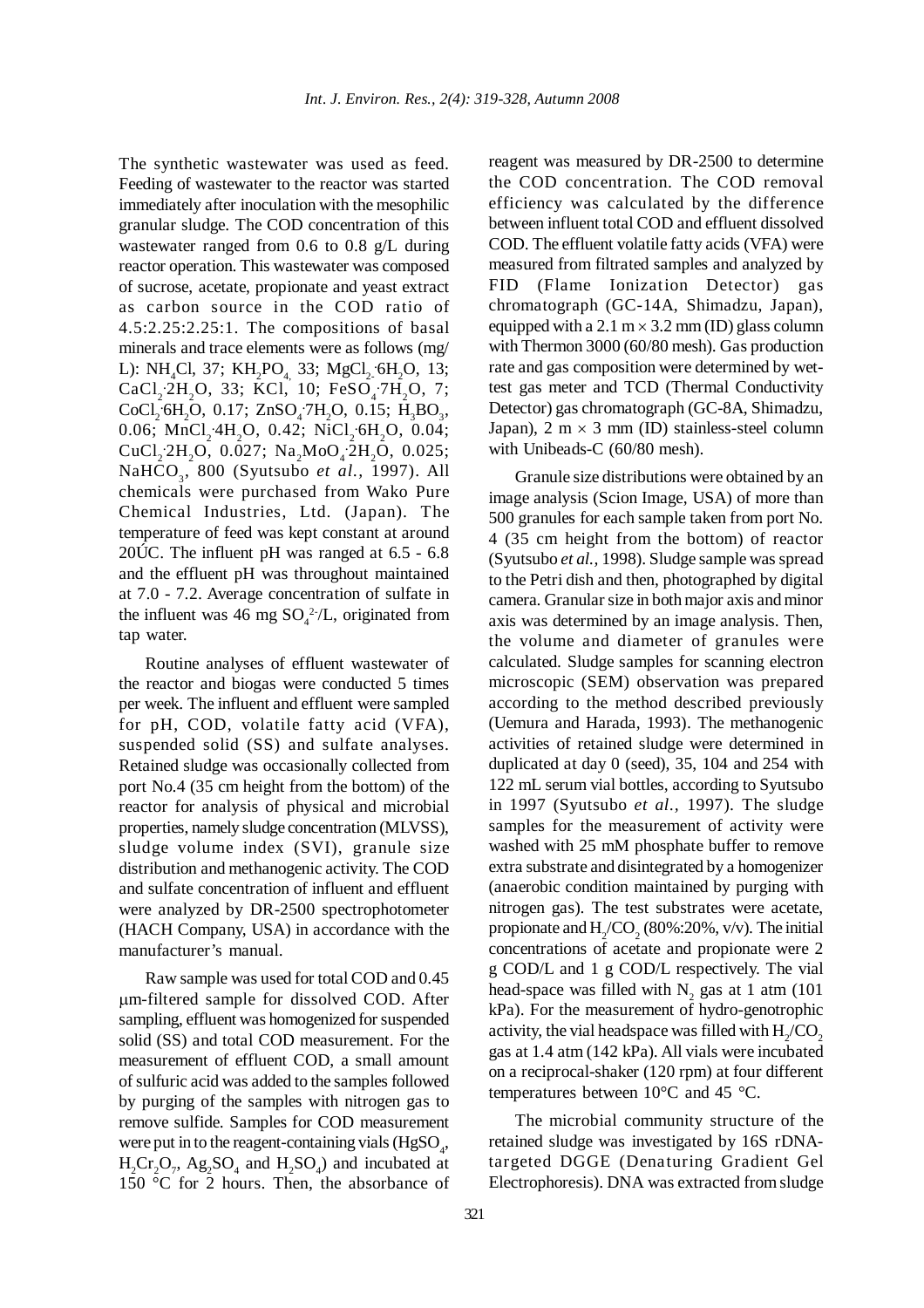samples by using an Isoil beads beating kit (Nippon gene, Japan). PCR (Polymerase Chain Reaction) was performed using a specific primer for amplifying either Domain Bacteria or Domain Archaea 16S rDNA (Muyzer *et al.,* 1996 and Syutsubo *et al.,* 2008). DGGE analysis was conducted using a  $DCode^{TM}$  gel electrophoresis system (Bio-Rad, USA), on a gradient gel (35% - 55% of denaturant for Bacteria and 40% - 60% for Archaea) at 60ºC for 3.5 h. Major bands containing DNA were excised, and these

nucleotide sequences were determined by a genetic analyzer (model 3100, Applied Biosystems, USA).

### **RESULTS & DISCUSSION**

The EGSB reactor was operated over 200 days with low-strength wastewater (0.6 - 0.8 g COD/L) at 20°C. The process performance is shown in (Fig. 2). In this experiment, the COD loading increased stepwise up to 12 kg COD/m<sup>3</sup>/ day by reducing the hydraulic retention time (HRT)



**Fig. 2. Process performance of the EGSB reactor treating low-strength wastewater at 20°C. (a) HRT and COD volumetric loading; (b) Influent and effluent COD, effluent acetate and**  $\mathbf{propionate}$ ; (c)  $\mathbf{COD}$  removal, total  $\mathbf{CH}_{_{4}}$  conversion and soluble  $\mathbf{CH}_{_{4}}$  conversion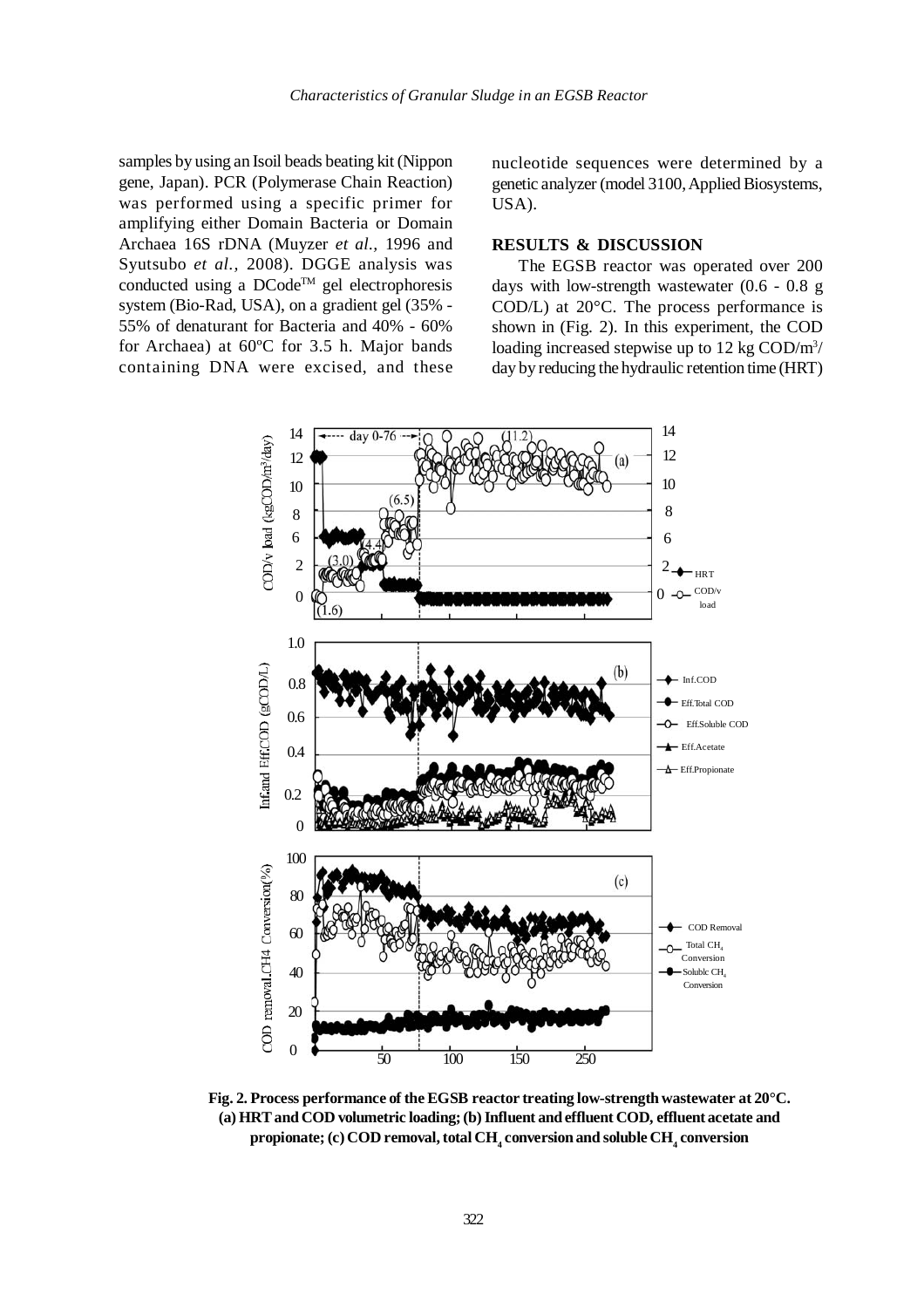

**Fig. 3. COD balance, with respect to the portion of COD, for methane gas, soluble methane, effluent COD and sulfate reduction. Standard deviation is given between parentheses**



from 12 h. to 1.5 h. The COD loading reached 6.5 kg COD/m3 /day with the HRT of 2.5 h. on day 51. At this loading, the COD removal efficiency and total methane conversion based on removed COD were 82.3% and 73.2% (including 13.7% of soluble methane), respectively. On day 77, COD loading reached 12 kg COD/m<sup>3</sup>/day by reducing the HRT to 1.5 h. The COD loading rate of the reactor was kept at this constant value over the next 140 days. As a result, average COD removal efficiency and total methane conversion were slightly reduced to 66.2±4% and 64.0±6.7% respectively.

The influent sulfate was derived from tap water. Sulfate was not detected (less than 1 mg  $SO_4^{2-}/L$ ) in the effluent throughout the continuous flow experiment.



**Fig. 5. Size distribution of granular sludge, expressed in percentage of the total number and the total volume of granules. (a) seed sludge (day 0); (b) day 63; (c) day 126**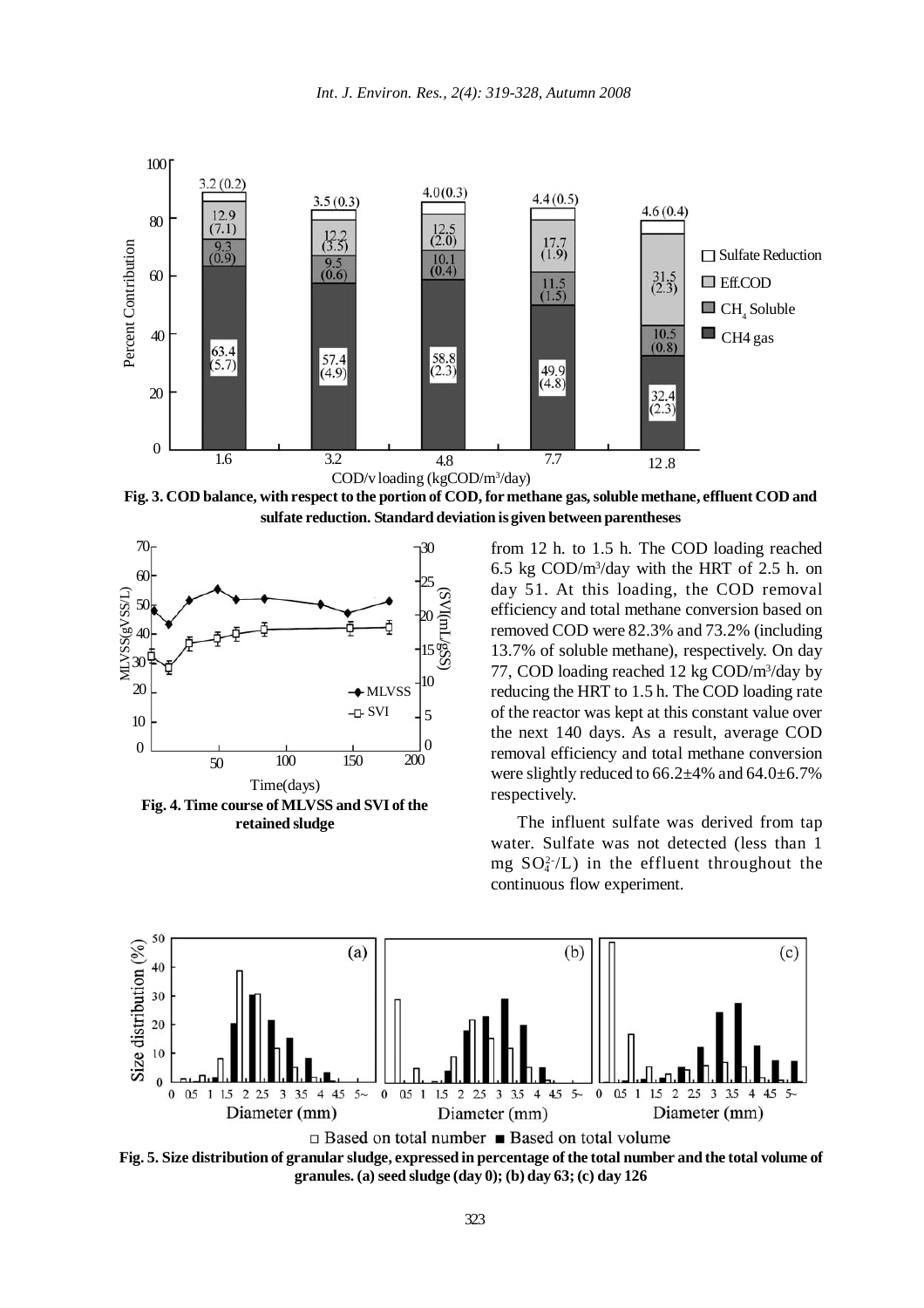The contribution of sulfate reduction for COD removal was 3.2% at COD loading of 1.6 kg COD/ m<sup>3</sup>/day and was 4.6% at 12 kg COD/m<sup>3</sup>/day, as shown in (Fig. 3).The percent contribution of methane gas production was uniform (57.4% - 63.4%) until 4.8 kg COD/m3 /day of COD loading. From then on, it decreased with increasing COD loading. At COD loading of 7.7 kg COD/m<sup>3</sup>/day and 12.8 kg COD/m<sup>3</sup>/day, percent contribution of methane gas declined to 49.9% and 32.4% respectively. However, the percentage of soluble methane was almost uniform at 10% for all loadingrates. This result means that the ratio between soluble methane and methane gas production increased when HRT was reduced below 4 hours.(Fig. 4). shows the behavior of sludge concentration (MLVSS) and sludge volume index (SVI) of the retained sludge. The settle-ability of retained sludge deteriorated slightly, from 12.5 mL/g SS to 17.4 mL/g SS, during the first 76 days. After that, SVI was maintained in constant at  $17.3 \pm 1.2$  mL/g SS in the later part of experiment. Furthermore, MLVSS concentration of retained sludge kept high, between 45 to 52 g VSS/L. The good maintenance of these key physical properties of retained sludge contributed to the stable operation of the EGSB reactor under high loading conditions.The size distribution of retained sludge is shown in (Fig.5). In this figure, size distribution is expressed in both relative number and relative volume of retained granular sludge. After the start-up period, partial disintegration of retained sludge occurred. As a result, distribution of small size granules  $( $0.5 \text{ mm}$ ) based on total$ number was increased. However, continuous operation led to the overall growth of granular sludge. Consequently, the ratio of large size granules (larger than 2.5 mm) based on total volume was increased due to the progress of reactor operation. These results showed that the reconstruction of granular sludge occurred after 2 - 4 months of operation. We confirmed the formation of a new layer of biofilm on the surface of seedgranular sludge by scanning electron microscopic observation (Fig. 9). In order to achieve good process performance in EGSB systems, it is necessary to maintain a high concentration of methanogenic bacteria in the biofilm by maintenance of appropriate SRT. We calculated the total amount of sludge currently in the reactor to determine the SRT.

The daily change in sludge amount was defined by the balance of daily accumulation of biomass (bacterial growth) and daily washout of biomass. The amount of daily biomass washout was calculated from the flow rate (L/day) of wastewater and VSS concentration (g VSS/L) in the effluent. In order to calculate the daily growth of biomass, we determined growth characteristics (growth yield;  $Y_g$ , decay constant;  $K_d$ ) of retained sludge, as described previously (Syutsubo *et al.,* 1998).

$$
\left(\frac{dx}{dt}\right)_{ac,i} = -\left(\frac{ds}{dt}\right)_i Y_s - K_d \cdot X_{i-1} - \left(\frac{dx}{dt}\right)_{lost,i} \tag{1}
$$

Where,

 $\left(dx/dt\right)_{acc,i}$  = daily biomass accumulation rate per reactor on day (*i*); (g VSS/d)  $(ds/dt)$ <sub>i</sub> = daily substrate consumption rate per reactor on day (*i*); (g COD/d)

$$
(dx/dt)_{lost,i}
$$
 = daily biomass washout rate per  
reactor on day (*i*); (g VSS/d),  
include sampling loss

 $(X_{i,j})$  = biomass in the reactor on day  $(i-1)$ ; (g) VSS per reactor)

 $Y_e$  = growth yield coefficient of retained sludge; (g VSS/g COD)

 $K_d$  = endogenous decay constant; (per day)

The actual growth yield and endogenous decay constant of retained sludge were determined by numerical fitting between actual retained biomass (determined by measuring of sludge concentration along the reactor height) and calculated retained biomass by using assumed values of  $Y_g$  and  $K_d$ (Fig. 6). As a result of fitting (6 points), the sum total of square differences (errors) between actual value and calculated value became a minimum for  $Y_a$  and  $K_d$  of 0.13 g VSS/g COD and 0.0001/day, respectively. We found the growth yield coefficient  $(Y_g)$  was about two times those reported from mesophilic and thermophilic granular sludge processes (Pavlostathis *et al.,* 1991 & Syutsubo *et al.,* 1998). According to Rebac in 1998, the biomass yield of acidifier was very high (0.22 g VSS/g COD), while the decay rate was very low, in the two-stage EGSB reactor for treatment of sugar-containing wastewater at low temperature (8°C). These results show that the anaerobic bacteria seem to gain more energy for cell growth under less than optimum conditions.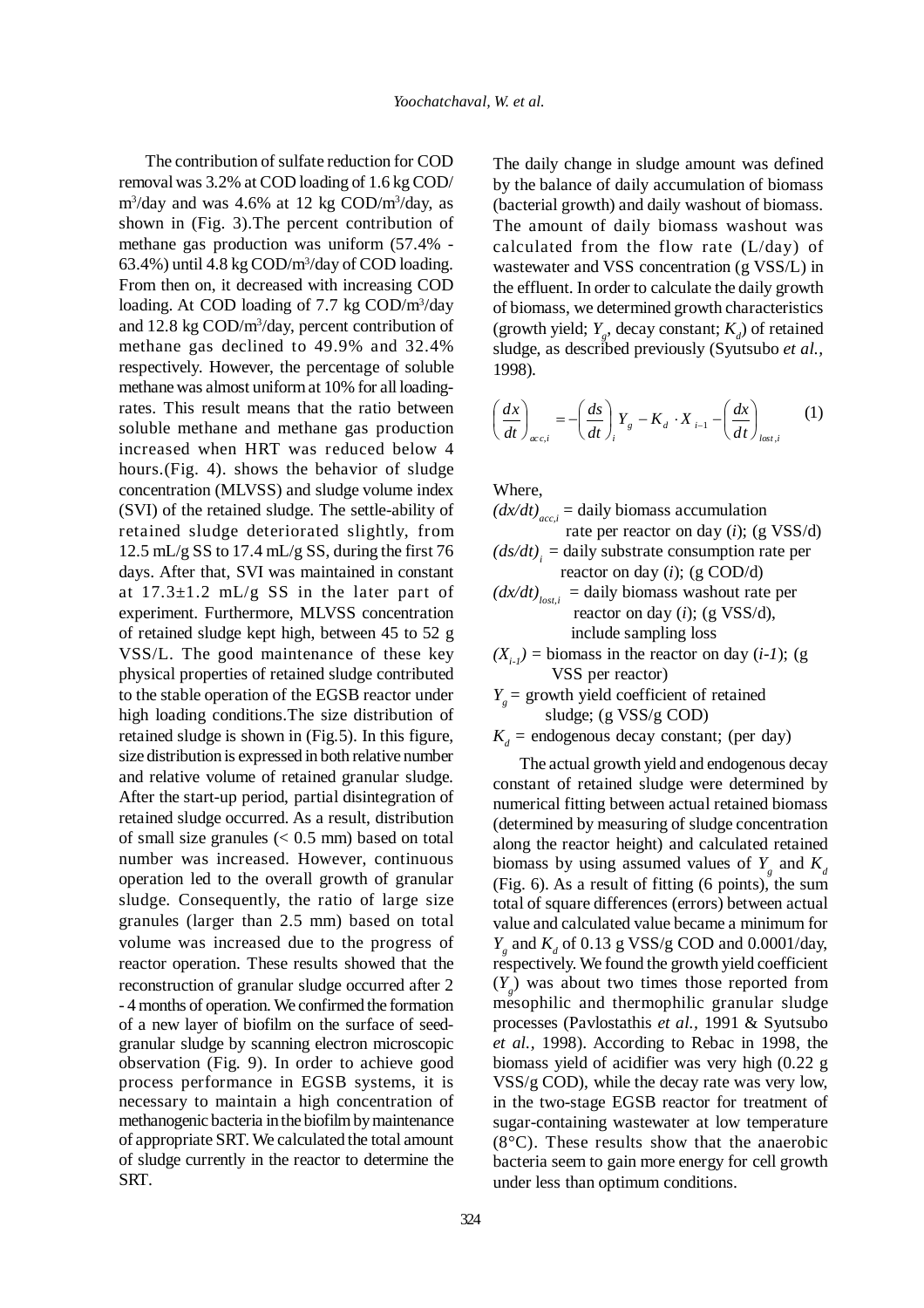

**Fig. 6. Time course of total retained VSS and SRT**

Figure 6 shows the changes in retained biomass (VSS) calculated from determined  $Y_g$  and  $K_d$ values. The change of SRT based on the calculated VSS is also presented in figure 6. During the first 50 days, SRT fluctuated wildly and ranged from 100 days to 400 days. Once the HRT decreased to 2.5 hours (COD loading of 6.5 kg  $\text{COD/m}^3$ / day), SRT became more stable, ranging between 100 and 200 days. Total retained biomass increased continuously until day 76. At HRT of 1.5 hours (COD loading of 12 kg COD/m3 /day), the SRT declined further, becoming fairly constant at around 40 days.



**Fig. 7. Temperature dependency of methane-producing activity of the retained sludge (a) acetate; (b)**  $\mathbf{propionate}$ ; (c)  $\mathbf{H}_{2}/\mathbf{CO}_{2}$ 



(day 0) at  $20^{\circ}$ C and  $35^{\circ}$ C; (a) Acetate-fed, (b) Propionate-fed, (c)  $H_2^{\prime}$ CO<sub>2</sub>-fed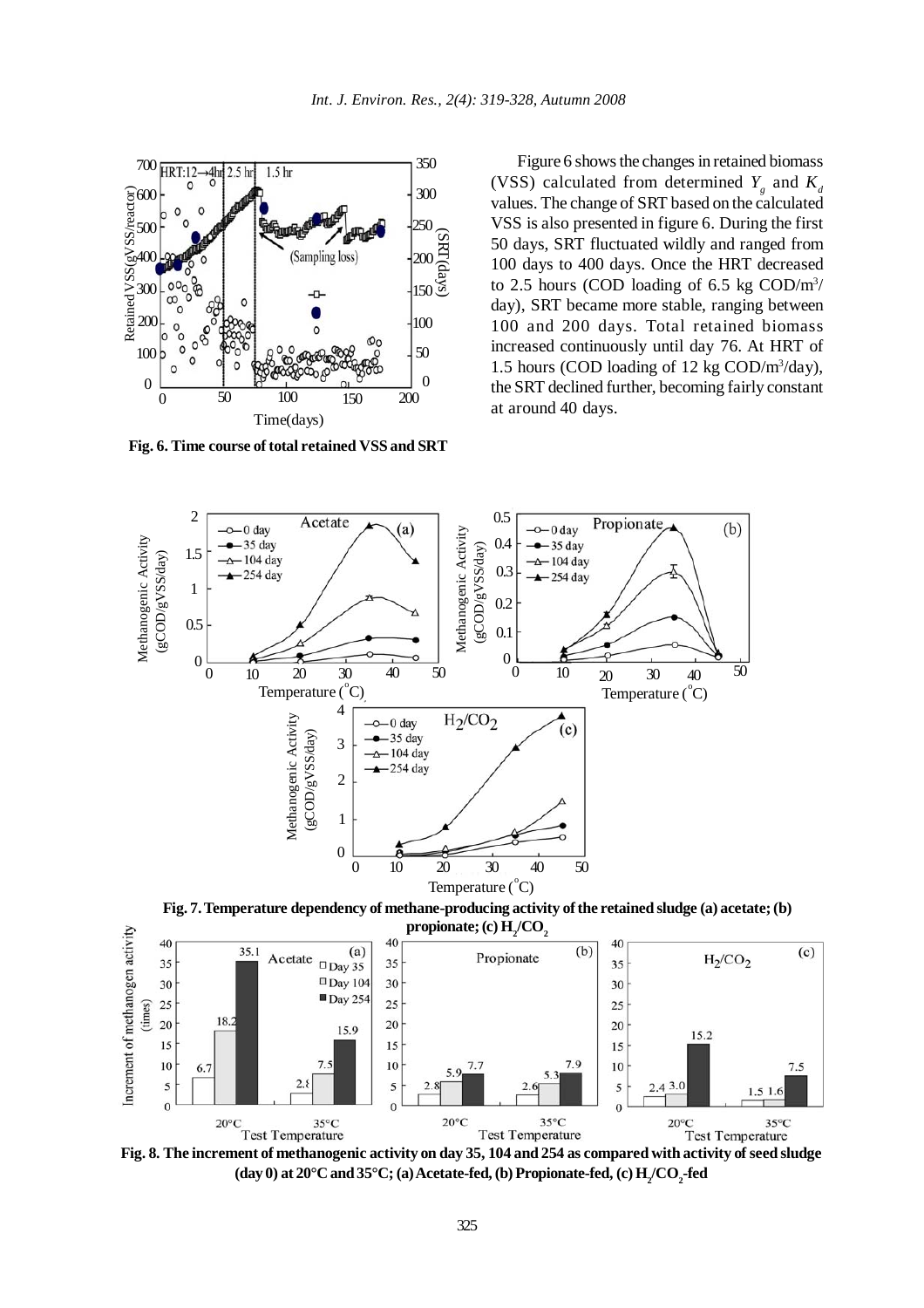When the HRT was 1.5 hours, total amount of VSS remained at a constant level (except for sampling loss). This result shows that the critical level of SRT in this EGSB system is about 40 days. After 254 days of operation, the HRT was increased to 2 hours (COD loading of 9.6 kg COD/ m3 /day) and then operated for more than 2 years with excellent process performance, with an average COD removal of 81% and SRT ranging between 60 and 80 days.

The methanogenic activities of the retained sludge were investigated at four different temperatures ranged from 10°C to 45°C. The test substrates used were acetate, propionate and  $H_2$ /  $CO<sub>2</sub>$ . (Fig. 7). illustrates that methanogenic activities increased as the reactor operation progressed. The reactor was operated for 254 days at 20°C; however the optimum temperature of methanogenic activities of retained sludge were unchanged. Acetate-fed activity and propionatefed activity still showed an optimum temperature at 35C.  $H_2$ /CO<sub>2</sub>-fed activities exhibited the highest value at 45°C. However, a sufficient level of activity increment at 20°C was observed. The 20°C activities of seed sludge (day 0) fed with acetate, hydrogen and propionate were 0.014, 0.052 and 0.021 g COD/g VSS/day, respectively.



**Fig. 9. Scanning electron micrographs (SEM) of retained granular sludge (day 0). A: Mesophilically grown granular sludge treating sugars used as seed. B: The granular sludge obtained from EGSB reactor on day 254. (a) Entire view of granular sludge; (b) The outer surface structure of granular sludge; (c) Interior structure of granular sludge**

These activities increased to 0.50 (acetate), 0.79 (hydrogen) and 0.16 g COD/g VSS/day (propionate) by day 254. Maintenance of sufficient SRT and appropriate COD loading in the EGSB reactor might lead to a drastically increased activity at 20°C. A significant increase of methanogenic activity at 15°C-20°C was also reported in other EGSB experiments (Kettunen *et al.,* 1997, Rebac *et al.,* 1999, Connaughton *et al.,* 2006 & Scully *et al.,* 2006).Figure 8 shows the increments of methanogenic activities as compared with seed sludge-activity (day 0) at 20°C and 35°C. The increments of activity at 20°C were about 2 times higher than those at 35°C with respect to methanogenic bacteria (acetate-utilizing methanogens,  $H_2$ / $CO_2$ -utilizing methanogens). In contrast, activity increments of propionatedegrading acetogen were almost identical between 20°C and 35°C. These results show the possibility of the proliferation of the psychrotolerantmesophilic methanogens for 20°C incubation of granular sludge with sufficient SRT.

 Microbial community structure analysis of retained sludge by 16S rDNA-targeted DGGE (Denaturing Gradient Gel Electrophoresis) shows the predominance of *Methanosaeta* as the acetate-utilizing methanogen (Syutsubo *et al.,* 2008). Mesophilic *Methanosaeta* has a doubling time of 3-4 days at 37°C (Kamagata *et al.,* 1990). Figure 7 implies that at 20°C, methanogenic activity of retained sludge dropped to 25-33% of its 35°C activity. Hence, the doubling time of methanogenic bacteria at 20°C may be prolonged to 9-16 days. This EGSB reactor exhibited stable process performance by the maintenance of SRT at around 40 days, which is about 2.5-4 times larger than the doubling time of methanogen at 20°C. Therefore, 40 days retention time of sludge is thought to be sufficient for the accumulation of the methanogenic bacteria in the granular sludge under less than optimal conditions.Morphological change of the retained granular sludge was investigated by SEM (Scanning Electron Microscopy) observation on day 254 as shown in (Fig. 9). The outer surface of granular sludge was covered with filamentous acid forming bacteria which apparently different from *Methanosaeta* (at day  $254$  in Figure 9 B(b)). On the other hand the proliferation of short-rods of *Methanosaeta*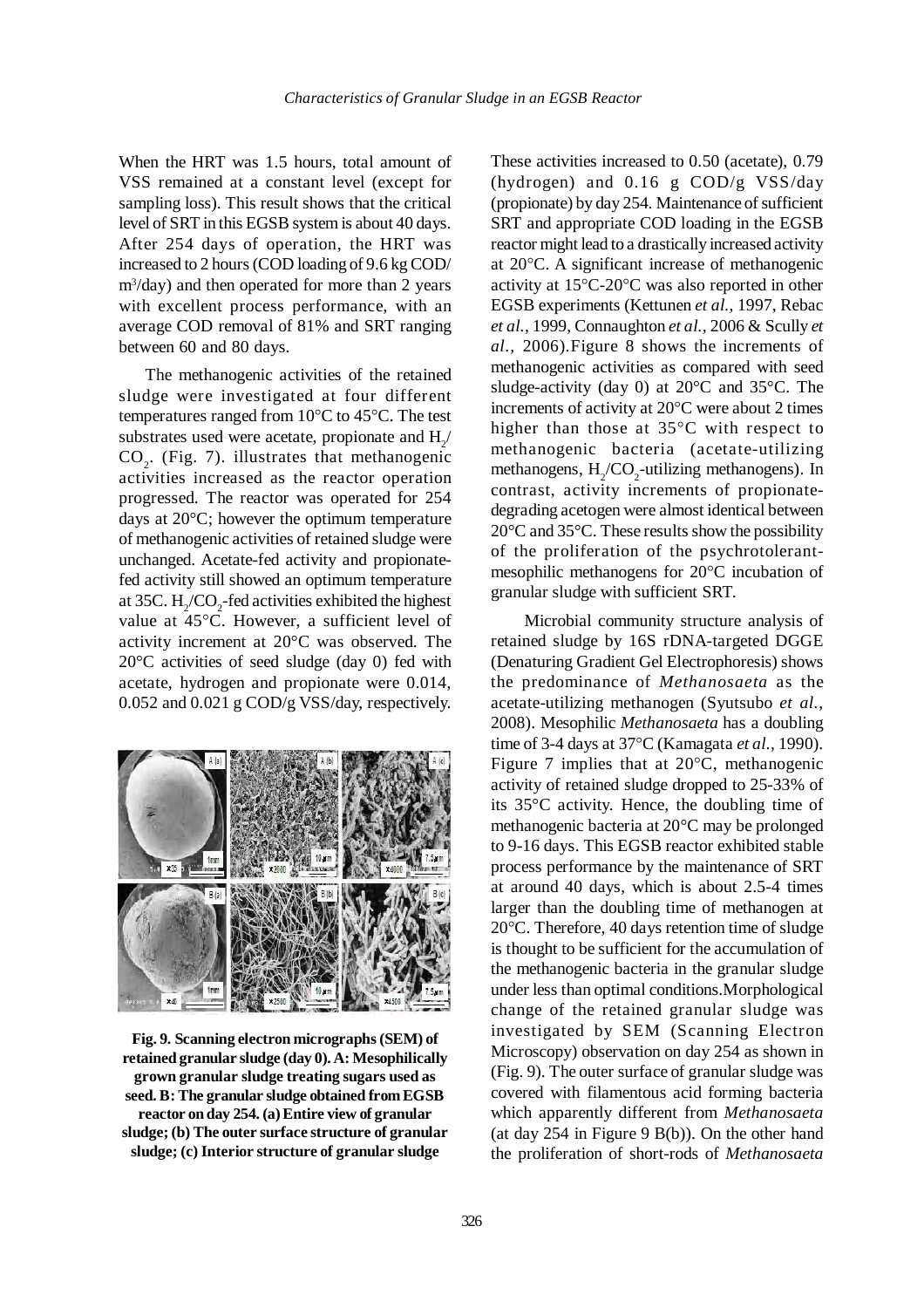was observed at the center portion of granular sludge by long time operation [Fig. 9 B(c)].

## **CONCLUSION**

 The EGSB reactor seeding with mesophilic granular sludge exhibits good process performance for the treatment of low-strength wastewater (0.6-0.8 g COD/L) at 20°C. During the operation of EGSB reactor, physical properties and SRT of retained sludge were maintained sufficiently. The 40 days SRT, that is several times longer than the doubling time of methanogenic bacteria (*Methanosaeta*), is appropriate for the maintenance of sufficient level of process performance. The good ability of sludge retainment promotes the proliferation of methanogenic bacteria in the granular sludge and the good maintenance of physical properties retained sludge. The growth yield of granular sludge developed at 20°C is apparently higher than mesophilic and thermophilic granular sludge. We conclude that seeding with granular sludge, maintenance of appropriate COD loading and SRT may be effective for the maintenance of granular sludge under less than optimal conditions.

#### **ACKNOWLEDGEMENTS**

 A part of this study was supported by New Energy and Industrial Technology Development Organization (NEDO). This study was also carried out by grant from National Institute for Environmental Studies (NIES). We are grateful to Ms. Kaori Ooki and Ms. Yue Qin Fang for the technical assistance.

#### **REFERENCES**

Angenent, L.T., Banik, G.C. and Sung, S. (2001). Anaerobic migrating blanket reactor treatment of lowstrength wastewater at low temperature. Wat. Environ. Res., **73** (5), 567-574.

Borja, R., Banks, J.C. and Wang, Z. (1995). Kinetic evaluation of an anaerobic fluidized-bed reactor treating slaughterhouse wastewater. Biores. Tech., **52,** 163-167.

Connaughton, S., Collins, G. and O'Flaherly, V. (2006). Phychrophilic and mesophilic anaerobic digestion of brewery effluent: A comparative study. Wat. Res., **40,** 2503-2510.

de la Rubia, M.A., Perez, M., Romero, L.I. and Sales, D. (2006). Effect of solids retention time (SRT) on pilot scale anaerobic thermophilic sludge digestion. Process biochem., **41** (1), 79-86.

Kamagata, Y. and Mikami, E. (1990). Some characteristics of two morphotypes of *Methanothrix soehngenii* from Mesophilic anaerobic digesters. J. Ferm. and Bioeng., **70** (4), 272-274.

Kato, M.T., Field, J.A. and Lettinga, G. (1997). The Anaerobic treatment of low strength wastewater in UASB and EGSB reactors. Wat Sci Tech., **36** (6-7), 375-382.

Kettunen, R.H. and Rintala, J.A. (1997). The effect of low temperature (5-29°C) and adaptation on the methanogenic activity of biomass. Appl. Microbiol. Biotechnol., **48,** 570-576.

Lettinga, G. (1995). Anaerobic digestion and wastewater treatment systems: Antobie van Leeuwenhoek, **67,** 3-28.

Muyzer, G., S. Hottentrager, A. Teske, and C. Wawer. (1996). Denaturing gradient gel electrophoresis of PCR-amplified 16S rDNA-A new molecular approach to analyze the genetic diversity of mixed microbial communities Molecular Microbial Ecology Manual 3.4.4., 1-23.

Pavlostathis, S.G. and Giraldo-Gomez, E. (1991). Kinetics of anaerobic treatment. Wat. Sci. Tech., **24** (8), 87-107.

Price, P.B. and Sowers, T. (2004). Temperature dependence of metabolic rates for microbial growth, maintenance, and survival. Proc. Natl. Acad. Sci. USA., **101** (13), 4631-4636.

Rebac, S. (1998). Psychrophilic anaerobic treatment of low strength wastewater. Ph.D. Thesis, Wageningen University.

Rebac, S., van Lier, J.B., Lens, P., Stams, A.J.M., Dekkers, F., Swinkels, K.T.M. and Lettinga, G. (1999). Psychrophilic anaerobic treatment of low strength wastewaters. Wat. Sci. Tech., **39** (5), 203-210.

Scully, C., Collins, S. and O'Flaherly, V. (2006). Anaerobic biological treatment of phenol at 9.5 - 15°C in an expanded granular sludge bed (EGSB)-based bioreactor. Wat. Res., **40,** 3737-3744.

Speece, R.E. (1996). Anaerobic Biotechnology for Industrial Wastewater: Nashville Tennessee: Archae Press, 3.

Syutsubo, K., Harada, H., Ohashi, A. and Suzuki, H. (1997). An effective start-up of thermophilic UASB reactor by seeding mesophilically-grown granular sludge. Wat. Sci. Tech., **36** (6-7), 391-398.

Syutsubo, K., Ohashi, A. and Harada, H. (1998). Granulation and sludge retainment during start-up of a